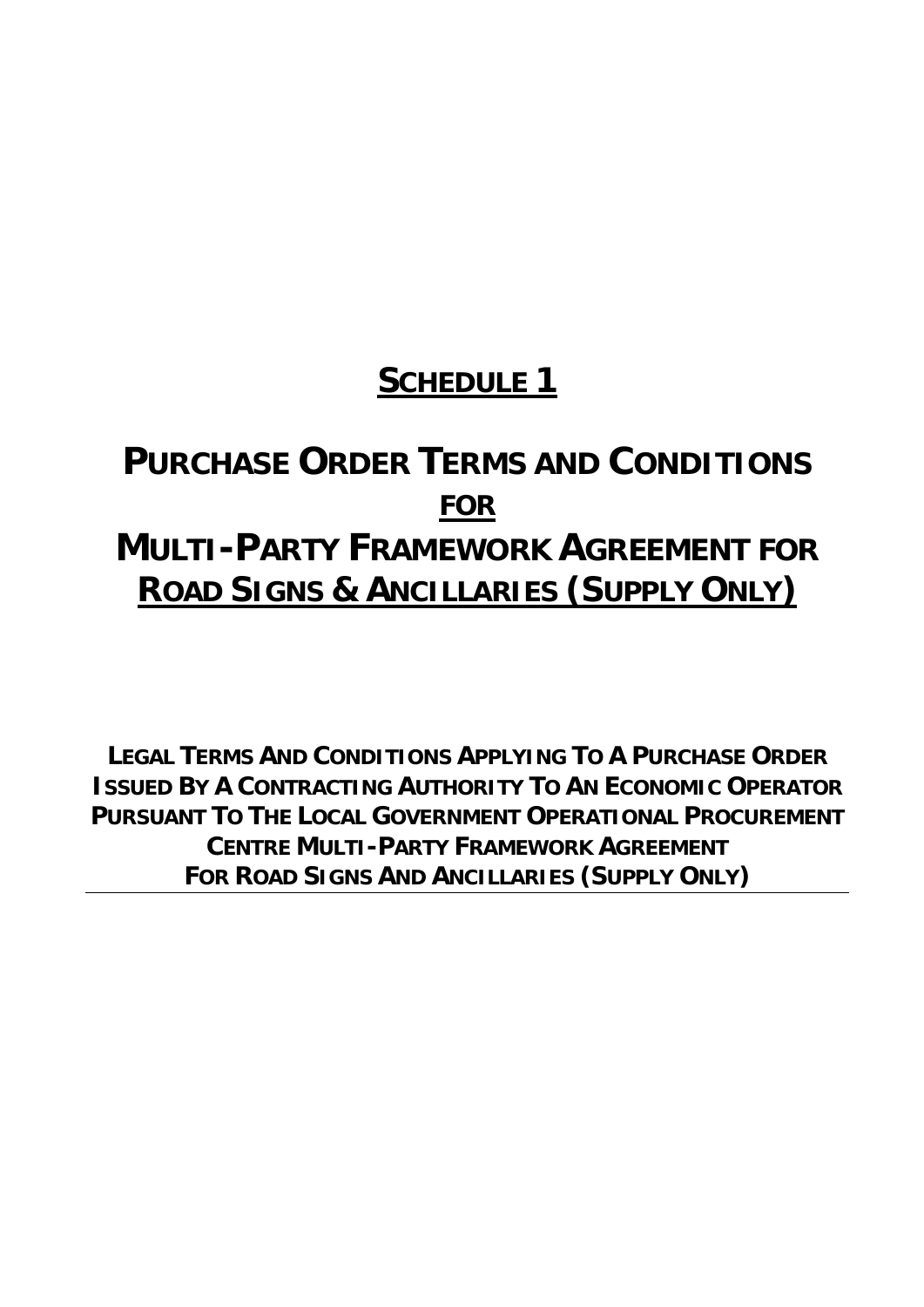**THIS PAGE IS INTENTIONALLY BLANK**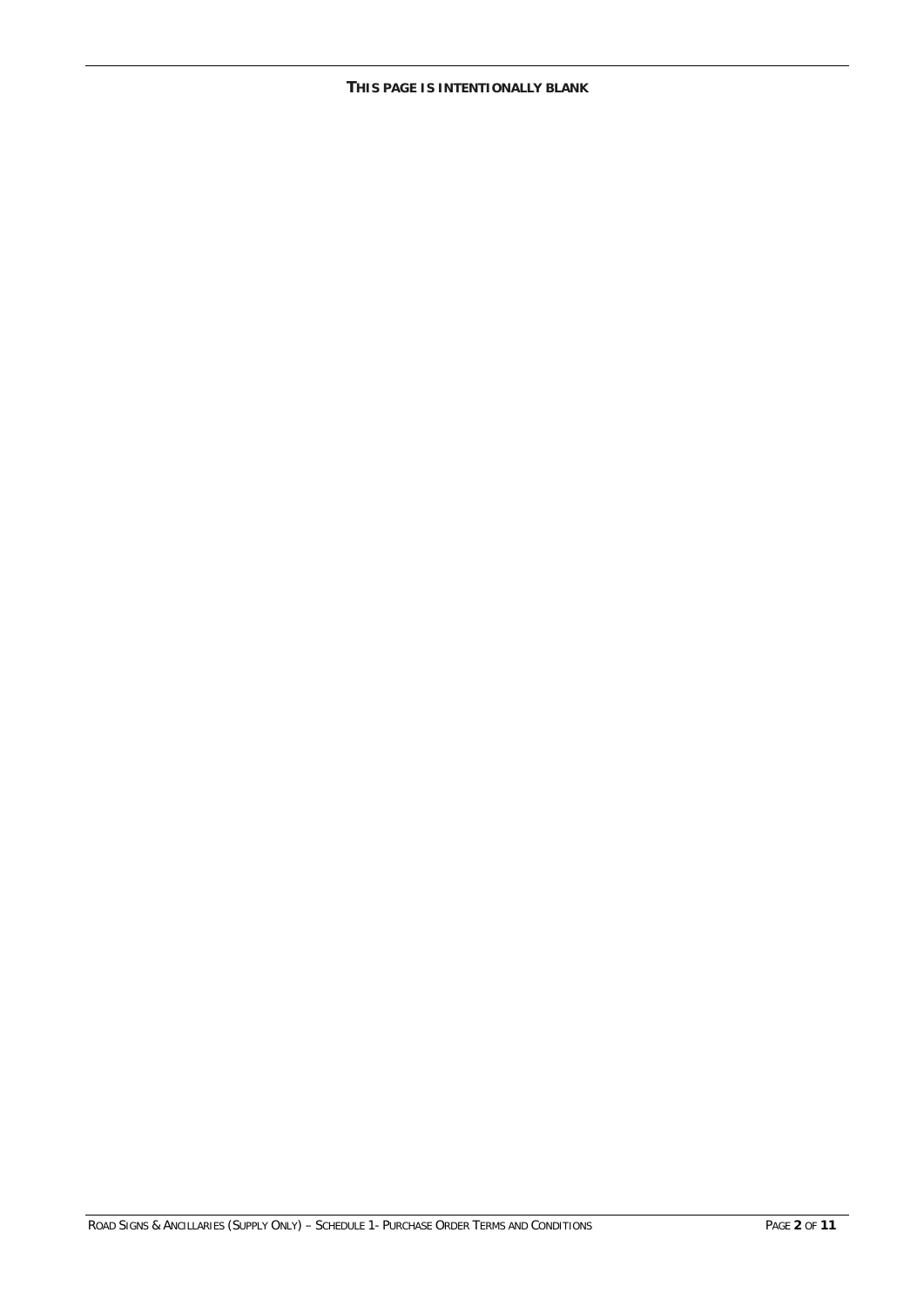### **TABLE OF CONTENTS**

| 1.1   |  |
|-------|--|
| 1.2   |  |
| 1.3   |  |
| 1.4   |  |
| 1.5   |  |
| 1.6   |  |
| 1.7   |  |
| 1.8   |  |
| 1.9   |  |
| 1.10  |  |
| 1.11  |  |
| 1 1 2 |  |
| 1.13  |  |
| 1 1 4 |  |
| 1.15  |  |
| 1.16  |  |
| 1.17  |  |
| 1.18  |  |
| 1.19  |  |
| 1.20  |  |
| 1.21  |  |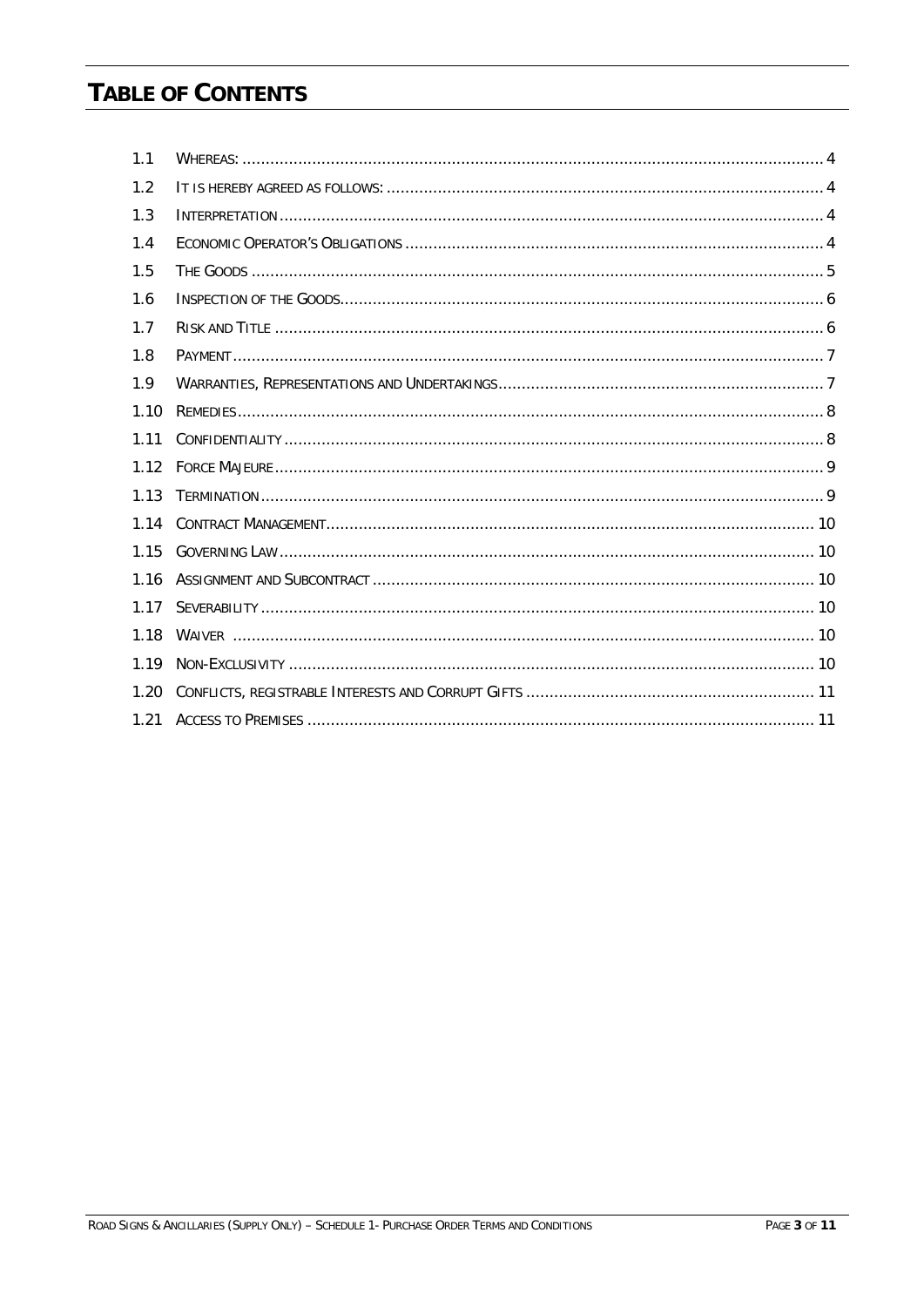#### <span id="page-3-0"></span>**1.1 WHEREAS:**

- 1.1.1 The Contracting Authority is a participating contracting authority in the Local Government Operational Procurement Centre (hereinafter referred to as the "LGOPC") Multi-Party Framework Agreement for Road Signs and Ancillaries (Supply Only) (hereinafter referred to as "the Framework Agreement").
- 1.1.2 The Economic Operator is a participating economic operator on the Framework Agreement.
- 1.1.3 Pursuant to the Framework Agreement, and following the Economic Operator's response to the Contracting Authority's Supplementary Request for Tender (hereinafter referred to as the "sRFT"), the Contracting Authority wishes to purchase items of Road Signs and Ancillaries (hereinafter collectively referred to as "Goods") from the Economic Operator by way of a Purchase Order.
- 1.1.4 The within Terms and Conditions (hereinafter referred to as the "PO Terms and Conditions") shall apply to the Purchase Order issued by the Contracting Authority to the Economic Operator notwithstanding that the PO Terms and Conditions may not necessarily be affixed to, or expressly referred to in, the Purchase Order or any correspondence pertaining to same.
- 1.1.5 Any of the Economic Operator's pre-printed terms and conditions produced, signed and/or stamped by either party (or any other terms and conditions wheresoever found which the Economic Operator may wish to rely on) are hereby disallowed.
- 1.1.6 In circumstances where additional or specific terms and conditions are contained within the Purchase Order issued by a Contracting Authority to an Economic Operator, such additional or specific terms and conditions shall take precedence over the within PO Terms and Conditions where same are in conflict.

#### <span id="page-3-1"></span>**1.2 IT IS HEREBY AGREED AS FOLLOWS:**

- 1.2.1 The Economic Operator shall sell and the Contracting Authority shall purchase, in accordance with the PO Terms and Conditions, the Goods described in the Purchase Order issued by the Contracting Authority to the Economic Operator.
- 1.2.2 Subject to the PO Terms and Conditions , the Contracting Authority agrees to pay to the Economic Operator the charges as stipulated in the Purchase Order (or elsewhere expressly agreed by the Contracting Authority if not stipulated in the Purchase Order) (hereinafter referred to as the "Charges").

#### <span id="page-3-2"></span>**1.3 INTERPRETATION**

- 1.3.1 Headings herein are included for ease of reference only and shall not affect the construction of the PO Terms and Conditions .
- 1.3.2 Unless the context requires otherwise, words in the singular may include the plural and vice versa.
- 1.3.3 References to any statute, enactment, order, regulation or other legislative instrument shall be construed as a reference to the statute, enactment, order, regulation or instrument as amended unless specifically indicated otherwise.
- 1.3.4 In the event that any ambiguity or question of intent or interpretation arises in relation to the PO Terms and Conditions, the PO Terms and Conditions shall be construed as if drafted jointly by the Contracting Authority and the Economic Operator and no presumption or burden of proof shall arise favouring or disfavouring any party by virtue of the authorship of the PO Terms and Conditions .

#### <span id="page-3-3"></span>**1.4 ECONOMIC OPERATOR'S OBLIGATIONS**

- 1.4.1 In consideration of the payment by the Contracting Authority of the Charges the Economic Operator shall:
	- 1.4.1.1. supply the Goods in accordance with the Purchase Order, the sRFT (where additional specifications in relation to the Goods and their delivery were contained therein) and, where applicable, the legislation specified at Section 2.0. "Specification" of the Framework Agreement General Terms and Conditions;
	- 1.4.1.2. comply with any policies, guidelines and/or any project governance protocols and with all local security and health and safety arrangements as notified to it by the Contracting Authority;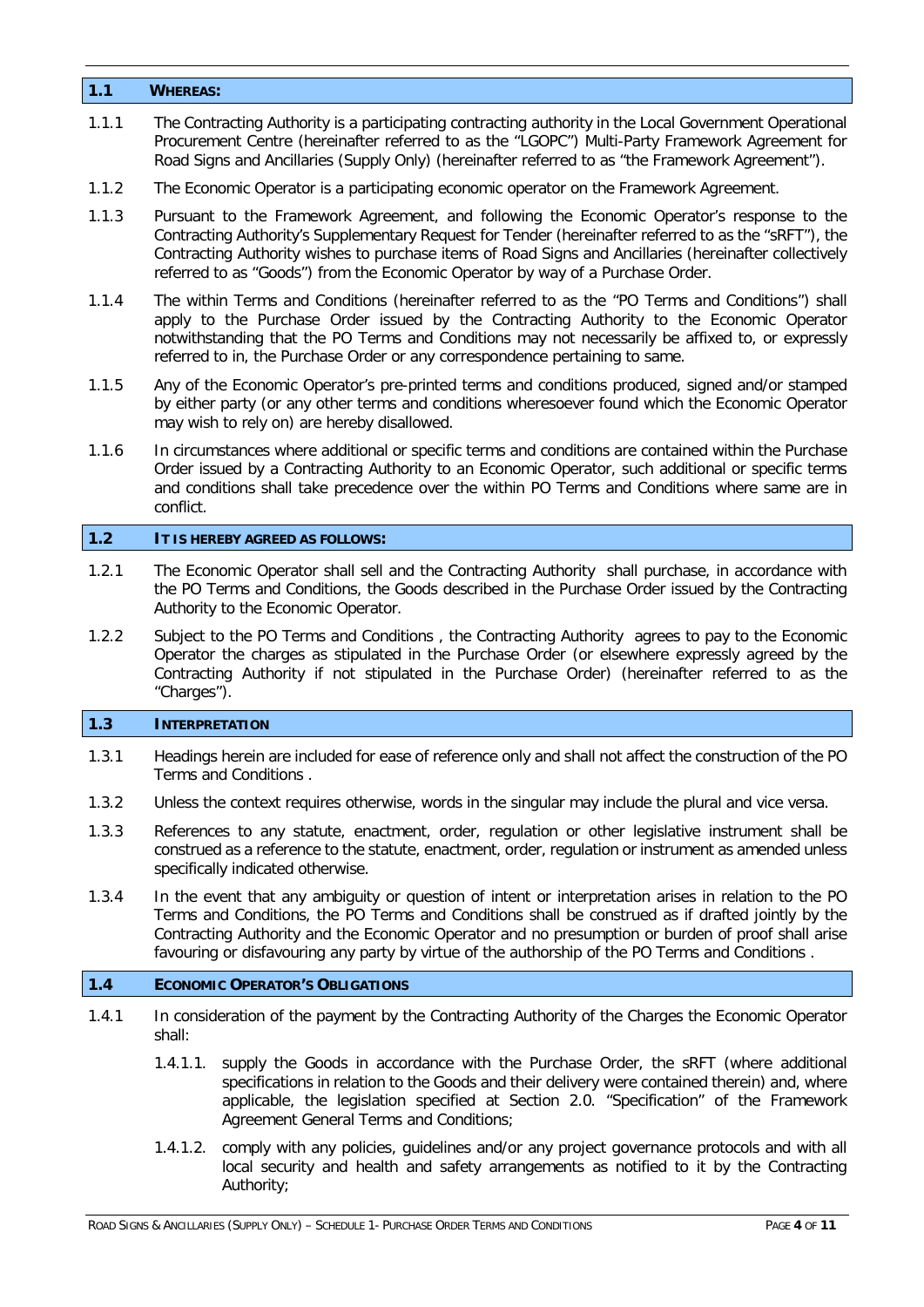- 1.4.1.3. supply the Goods in accordance with good industry practice and comply with all applicable laws including, but not limited to, all obligations in the field of environmental, social and labour law that apply at the place where the Goods are provided, that have been established by EU and national law, collective agreements and by international, environmental, social and labour law listed in Schedule 7 of the European Union (Award of Public Authority Contracts) Regulations 2016 (Statutory Instrument 284 of 2016) (hereinafter referred to as the "Regulations"). Without prejudice to the generality of the foregoing, the Economic Operator shall be solely responsible for the employment, remuneration, taxes, immigration and work permits of all personnel retained by it for the purposes of complying with the sRFT and Purchase Order.
- 1.4.2 The Economic Operator is deemed to be the prime contractor under the Purchase Order and assumes full responsibility for the discharge of all obligations under same. The Economic Operator, as prime contractor, hereby assumes liability for its subcontractors and agents (where applicable) and shall ensure that they comply in all respects with the relevant terms of the Purchase Order. The Economic Operator shall notify the Contracting Authority as soon as possible of any changes to the name, contact details and legal representatives of its subcontractors.
- 1.4.3 Where the Contracting Authority becomes aware that any of the exclusion grounds contained in Regulation 57 of the Regulations apply to any of the Economic Operator's subcontractors, the Contracting Authority can (without prejudice to such other legal rights and remedies generally available to the Contracting Authority) direct the Economic Operator to immediately replace such subcontractor. The Economic Operator shall include in every subcontract a right for the Economic Operator to terminate the subcontract where any of the exclusion grounds apply to the subcontractor and a requirement that the subcontractor, in turn, includes a provision having the same effect in any subcontract which it awards.
- 1.4.4 In supplying the Goods the Economic Operator shall be an independent operator and nothing herein or in the Purchase Order shall be deemed or construed as creating an employer/employee relationship, a joint venture or partnership and/or fiduciary or other relationship between the parties. The officers, employees or agents of the Economic Operator are not and shall not hold themselves out to be (and shall not be held out by the Economic Operator as being) servants or agents of the Contracting Authority for any purpose whatsoever.
- 1.4.5 The Economic Operator agrees that any information relating to the supply of Goods by the Economic Operator to the Contracting Authority may be passed by the Contracting Authority to the LGOPC, the Office of Government Procurement (hereinafter referred to as the "OGP") and/or such other relevant statutory body for the purpose of analysis and reporting of spend data including the preparation and publishing of reports.

#### <span id="page-4-0"></span>**1.5 THE GOODS**

- 1.5.1 The Economic Operator shall deliver the Goods at the time(s), to the location(s) and on the date(s) specified in the Purchase Order unless otherwise expressly directed by the Contracting Authority.
- 1.5.2 Unless otherwise expressly agreed between the parties:
	- 1.5.2.1. Where the Goods are delivered by the Economic Operator, the point of delivery shall be when the Goods are removed from the transporting vehicle at the Contracting Authority's premises or such other location as notified by the Contracting Authority to the Economic Operator. Where the Goods are collected by the Contracting Authority, the point of delivery shall be when the Goods are loaded on the Contracting Authority's vehicle
	- 1.5.2.2. Delivery shall include the unloading, stacking or installation of the Goods by the Economic Operator's staff, agents or carriers at such place as the Contracting Authority shall reasonably direct.
	- 1.5.2.3. The Goods shall be packed and marked in a proper manner and in accordance with the Contracting Authority's instructions and any statutory requirements and any requirements of the carriers and manufacturers. The name of the contents shall be clearly marked on each container and all containers of hazardous content (and all documents relating thereto) shall bear prominent and adequate warnings.
	- 1.5.2.4. Unless expressly agreed by the Contracting Authority, the Contracting Authority shall not be obliged to accept delivery of Goods by instalments. If, however, the Contracting Authority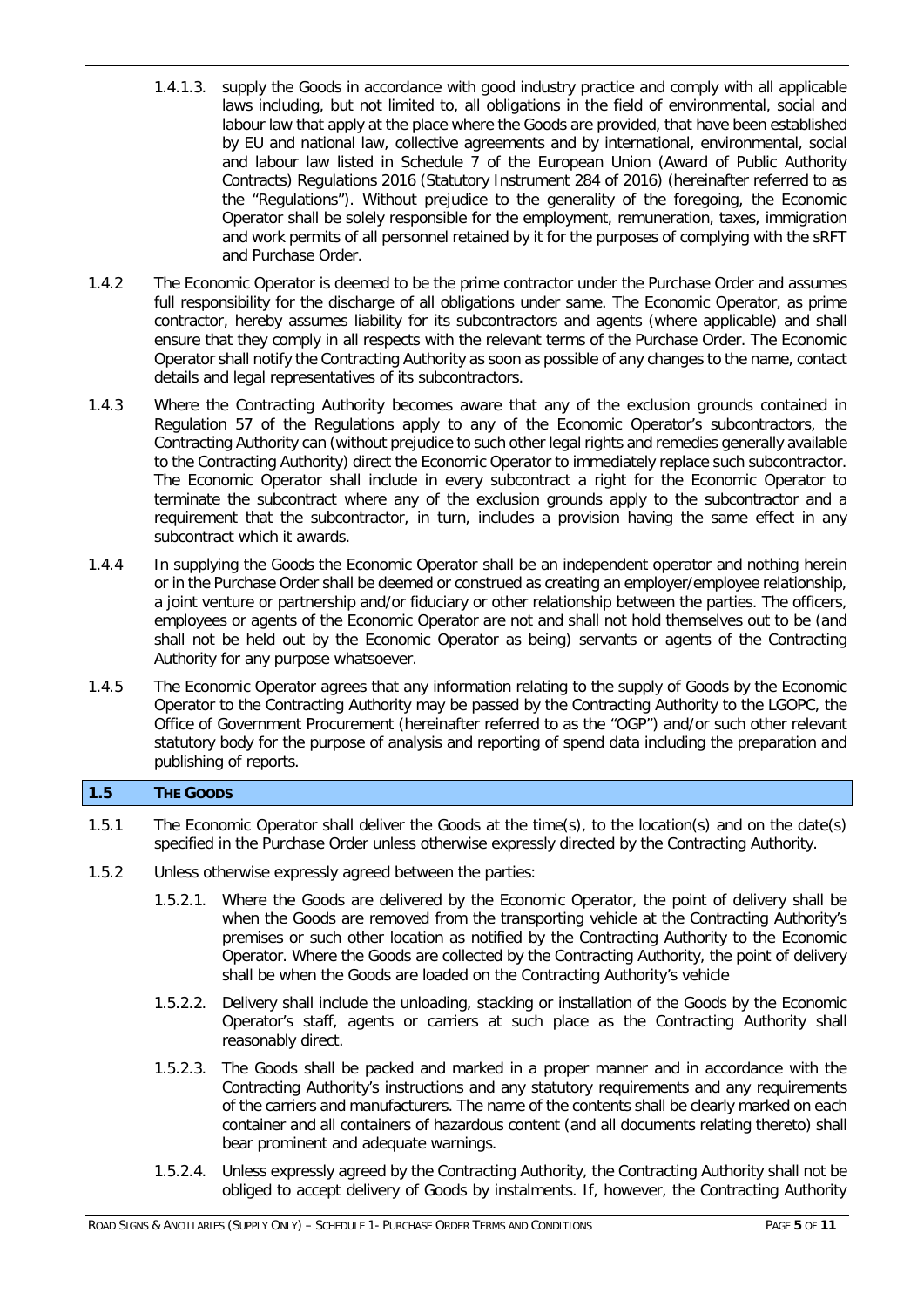does specify or agree to delivery of Goods by instalments, delivery of any instalment later than the date specified or agreed for its delivery shall, without prejudice to such other legal rights and remedies generally available to the Contracting Authority, entitle the Contracting Authority to terminate the whole of any unfulfilled part of the Purchase Order without further liability to the Contracting Authority.

- 1.5.2.5. The Contracting Authority shall be under no obligation to accept or pay for any Goods delivered in excess of the quantity ordered
- 1.5.2.6. The Contracting Authority shall be under no obligation to accept or pay for any Goods supplied earlier than the date for delivery stated in the Purchase Order (or where elsewhere expressly specified by the Contracting Authority if the Purchase Order is silent on same).

#### <span id="page-5-0"></span>**1.6 INSPECTION OF THE GOODS**

- 1.6.1 The Contracting Authority may inspect (to include a call for advance samples) or test the Goods, either completed or in the process of manufacture, during normal business hours on reasonable notice at the Economic Operator's premises (including the premises of any subcontractor or agent) and the Economic Operator shall provide all reasonable assistance in relation to any such inspection or test free of charge.
- 1.6.2 A failure to make a complaint at the time of an inspection or test and/or the approval given during or after such inspection or test shall not constitute a waiver by the Contracting Authority of any rights or remedies in respect of the Goods and the Contracting Authority reserves the right to reject the Goods in accordance with clause 1.6.3 herein.
- 1.6.3 The Contracting Authority may, by written notice to the Economic Operator, reject Goods which fail to conform to the approved sample or fail to meet the Contracting Authority's specification and applicable standards. If the Contracting Authority rejects any Goods pursuant to this clause, the Contracting Authority may (without prejudice to such other legal rights and remedies generally available to the Contracting Authority) either:
	- 1.6.3.1. treat the Purchase Order as discharged by the Economic Operator's breach and obtain a refund (if payment for the Goods has already been made) from the Economic Operator in respect of the Goods concerned together with payment of any additional expenditure reasonably incurred by the Contracting Authority in obtaining other Goods in replacement provided that the Contracting Authority uses its reasonable endeavours to mitigate any additional expenditure in obtaining replacement Goods.
		- or
	- 1.6.3.2. have such goods promptly, and in any event within 10 calendar days, either repaired or replaced by the Economic Operator with Goods which conform in all respects with the approved sample or with the Contracting Authority's specification and applicable standards and due delivery shall not be deemed to have taken place until such repair or replacement has occurred.
- 1.6.4 Rejected Goods shall be removed by the Economic Operator within 10 calendar days (hereinafter referred to as the "Prescribed Time") from the date of the notification by the Contracting Authority to the Economic Operator of their rejection. In the event of the failure by the Economic Operator to remove the Goods within the Prescribed Time, the Contracting Authority may dispose of such Goods as it sees fit and pending such removal, the Goods will remain with the Contracting Authority at the risk of the Economic Operator. Any costs incurred by the Contracting Authority relating to such disposal shall be borne by the Economic Operator.
- 1.6.5 The Contracting Authority will be deemed to have accepted the Goods if it expressly states the same in writing or fails to reject the Goods in accordance with clause 1.6.3 herein.
- 1.6.6 The issue by the Contracting Authority of a receipt note for the Goods shall not constitute an acknowledgement of the condition, quantity or nature of those Goods or the Contracting Authority's acceptance of them.

#### <span id="page-5-1"></span>**1.7 RISK AND TITLE**

1.7.1 All Goods shall be delivered by the Economic Operator free from encumbrances or retention of title clauses or similar provisions. The Charges are based on the Goods being delivered carriage paid to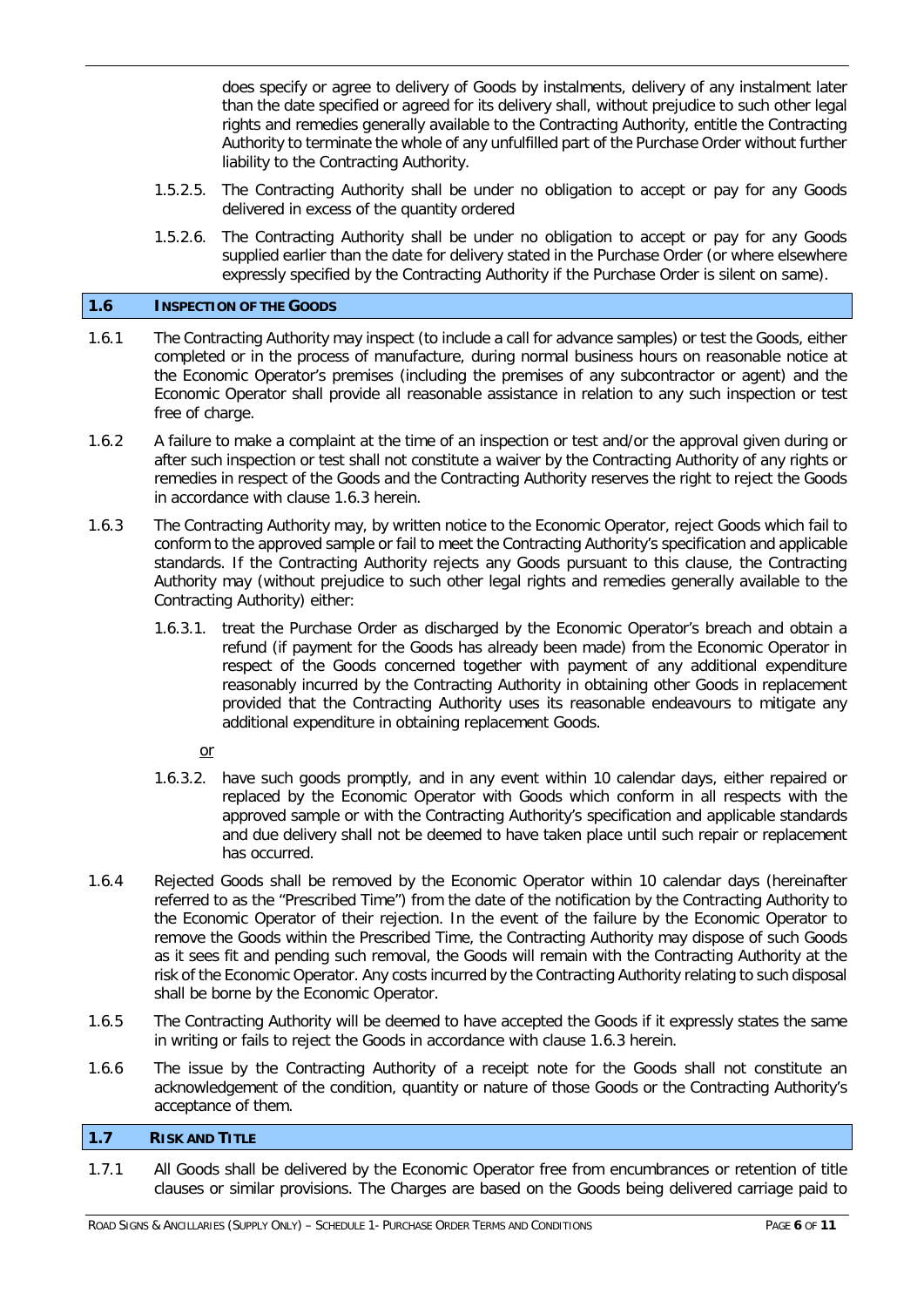the location specified in the Purchase Order (or where elsewhere expressly specified by the Contracting Authority if the Purchase Order is silent on same). Pending delivery the Goods remain at the risk of the Economic Operator.

1.7.2 Title shall pass to the Contracting Authority on payment of the Charges.

## <span id="page-6-0"></span>**1.8 PAYMENT**

- 1.8.1 Invoicing arrangements for Goods ordered by the Contracting Authority through the Purchase Order shall be on such terms as directed by the Contracting Authority.
- 1.8.2 Discharge of the Charges is subject to:
	- 1.8.2.1. Compliance by the Economic Operator with the provisions of the Purchase Order, the PO Terms and Conditions and the sRFT (where additional specifications in relation to the Goods and their delivery are contained therein);
	- 1.8.2.2. The furnishing by the Economic Operator of a valid invoice and such supporting documentation as may be required by the Contracting Authority from time to time.
	- 1.8.2.3. Where applicable, the Contracting Authority being in possession of the Economic Operator's current tax clearance certificate.
	- 1.8.2.4. Where applicable, the retention by the Contracting Authority of any Professional Services Withholding Tax payable to the Economic Operator in accordance with section 523 of the Taxes Consolidation Act 1997.
- 1.8.3 The European Communities (Late Payment in Commercial Transactions) Regulations, 2012 shall apply to all payments. Incorrect invoices will be returned for correction with consequential effects on the due date of payment.
- 1.8.4 The Charges shall include the cost of reasonable instruction by the Economic Operator to the Contracting Authority's personnel in the use and maintenance of the Goods.
- 1.8.5 Any and all taxes applicable to the supply of the Goods from the Economic Operator shall be the sole responsibility of the Economic Operator.

#### <span id="page-6-1"></span>**1.9 WARRANTIES, REPRESENTATIONS AND UNDERTAKINGS**

- 1.9.1 The Economic Operator acknowledges, warrants, represents and undertakes that:
	- 1.9.1.1. it has the authority and right under law to enter into, and to carry out its obligations under, the Purchase Order and to supply the Goods subject to same;
	- 1.9.1.2. it is fulfilling the Purchase Order with a full understanding of its material terms and risks and is capable of assuming those risks;
	- 1.9.1.3. it is fulfilling the Purchase Order with a full understanding of its obligations with regards to taxation, employment, social and environmental protection and is capable of assuming and fulfilling those obligations;
	- 1.9.1.4. it has acquainted itself, and shall comply, with all legal requirements or such other recommendations, guidance or practices as may affect the supply of the Goods (to include manufacture and distribution process) as they apply to the Economic Operator;
	- 1.9.1.5. it has taken all and any action necessary to ensure that it has the capacity to fulfil the Purchase Order;
	- 1.9.1.6. it has inspected the Contracting Authority's premises, lands and facilities before submitting its response to the sRFT and has made appropriate enquiries so as to be satisfied in relation to all matters connected with the performance of its obligations under the sRFT and Purchase Order;
	- 1.9.1.7. the status of the Economic Operator, as declared in the ESPD, which confirms that none of the excluding circumstances listed in Regulation 57 of the Regulations apply to the Economic Operator, remains unchanged.
- 1.9.2 The Economic Operator shall be, and undertakes to be, responsible for and to take due precautions for the safe custody of any Goods on its premises which are the property of the Economic Operator and shall insure same against any form of loss or damage.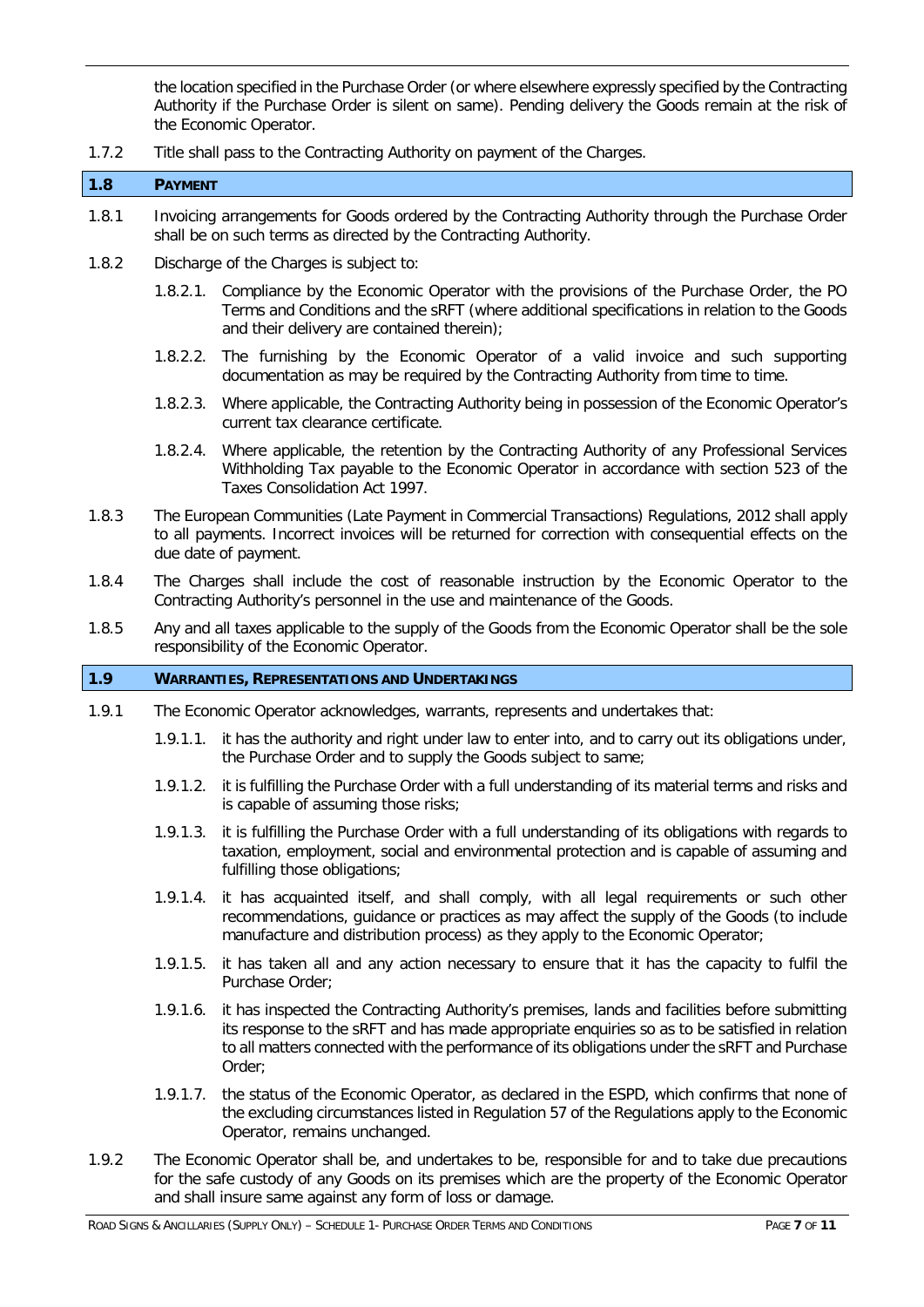- 1.9.3 The Economic Operator confirms and undertakes that the Goods supplied will, at the time of delivery, correspond to the description given by the Economic Operator in its response to the sRFT (to include any samples furnished thereunder) and that the manufacture, distribution and processes employed will comply in all material respects with the representations made in its response to the sRFT. None of the provisions of the Sale of Goods Acts 1893 and 1980 shall be excluded or limited under the Purchase Order.
- 1.9.4 The Economic Operator undertakes to ensure that all necessary consents and/or licences required for the fulfilling of the Purchase Order are obtained and in place. The Economic Operator hereby indemnifies the Contracting Authority and shall keep and hold the Contracting Authority harmless from any losses (whether direct, indirect or consequential), liability, damages, claims, costs or expenses which arise by reason of any breach of third party intellectual property rights in so far as any such rights are used for the purposes of fulfilling the Purchase Order.
- 1.9.5 The Economic Operator undertakes to immediately notify the Contracting Authority of any material change to the status of the Economic Operator with regard to the warranties, acknowledgements, representations and undertakings made herein and to comply with all reasonable directions of the Contracting Authority with regard thereto which may include termination of the Purchase Order.

#### <span id="page-7-0"></span>**1.10 REMEDIES**

- 1.10.1 The Economic Operator shall be liable for, and hereby indemnifies the Contracting Authority from, any losses, claims, demands, damages or expenses which the Contracting Authority may suffer due to and arising from, directly or indirectly, the negligence, acts or omissions, breach of contract, breach of duty, insolvency, recklessness, bad faith, wilful default or fraud of the Economic Operator (including its subcontractors and/or agents) in performing the Purchase Order. The terms of this clause shall survive expiry, completion or termination, for whatever reason, of the Purchase Order.
- 1.10.2 Should the Contracting Authority find itself obliged to order Goods elsewhere in consequence of the failure of the Economic Operator to supply the Goods in accordance with the Purchase Order and/or the sRFT, the Contracting Authority shall be entitled to recover from the Economic Operator any excess of prices which may be paid by the Contracting Authority.
- 1.10.3 Except as otherwise expressly provided herein, all remedies available to either party for breach of the Purchase Order and PO Terms and Conditions are cumulative and may be exercised concurrently or separately and the exercise of any one remedy shall not be deemed an election of such remedy to the exclusion of other remedies.

#### <span id="page-7-1"></span>**1.11 CONFIDENTIALITY**

- 1.11.1 Both the Contracting Authority and Economic Operator agree to hold confidential all information, documentation and other material received, provided or obtained arising from the supply of the Goods by the Economic Operator and shall not disclose same to any third party except to:-
	- 1.11.1.1. its professional advisers; or
	- 1.11.1.2. as may be required by law; or
	- 1.11.1.3. as may be necessary to give effect to the terms of the Purchase Order or sRFT; or
	- 1.11.1.4. in the case of the Contracting Authority , by request of any person or body or authority whose request the Contracting Authority or persons associated with the Contracting Authority (including but not limited to the Legislature and/or the Executive and/or the Civil Service) considers it necessary or appropriate to so comply.
- 1.11.2 The Contracting Authority may be subject to requests for information relating to the supply of the Goods by the Economic Operator under the Freedom of Information Act 2014 and/or the European Communities (Access to Information on the Environment) Regulations 2007 to 2014 (or such other similar legislation which may be enacted and apply from time time) and the Economic Operator acknowledges that information the Economic Operator deems as confidential or commercially sensitive may be disclosed by the Contracting Authority in accordance with same. In circumstances where the Contracting Authority is subject to a request for information under the aforementioned legislation, the Contracting Authority shall consult with the Economic Operator prior to making a decision on any request received and the Economic Operator shall specifically identify any information that is not to be disclosed on grounds of confidentiality or commercial sensitivity and shall state the reasons for this sensitivity. However, the Contracting Authority accepts no liability whatsoever in respect of any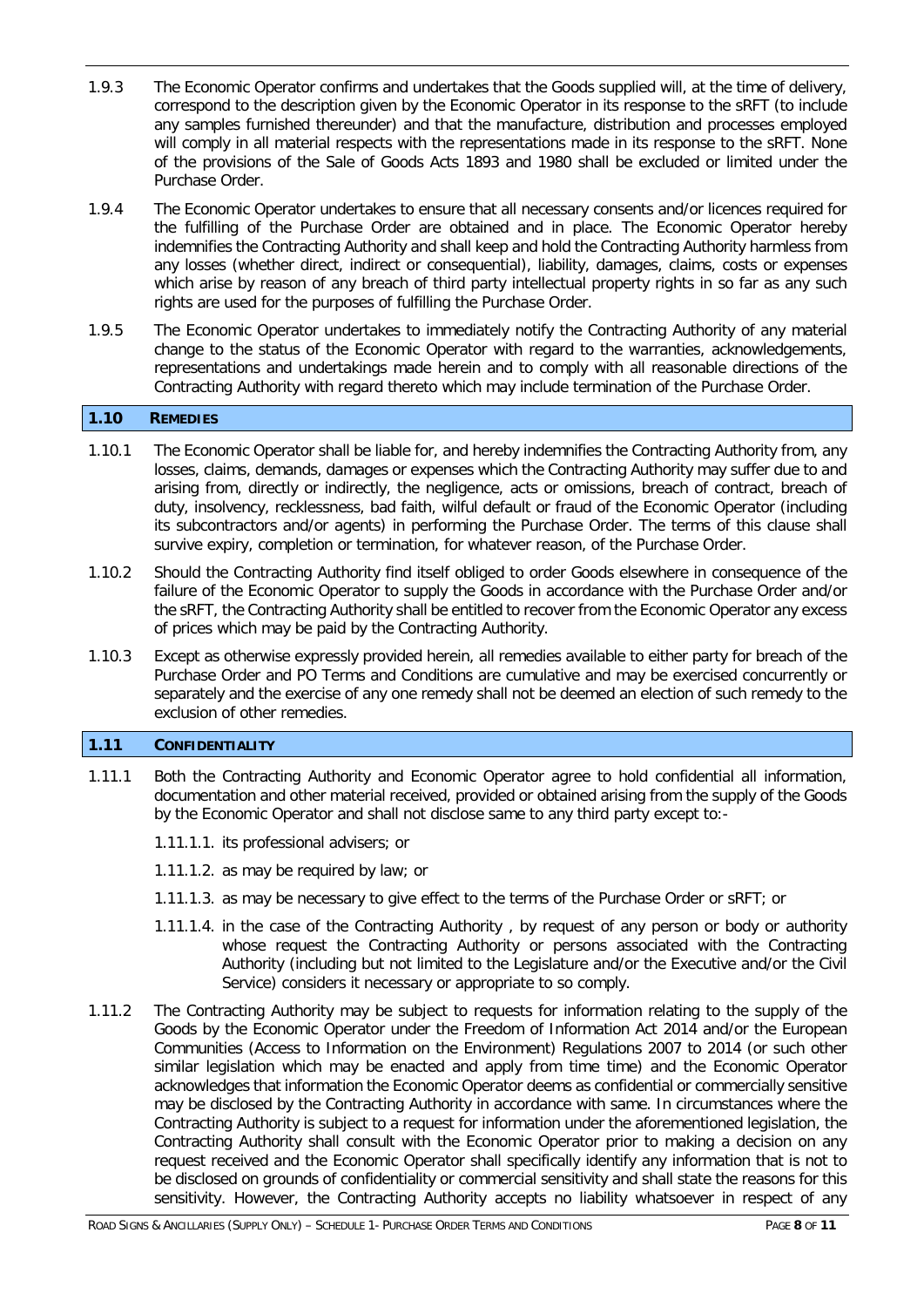information provided which is subsequently released (irrespective of notification) or in respect of any consequential damage suffered as a result of such obligations.

1.11.3 The terms of this clause shall survive expiry, completion or termination, for whatever reason, of the Purchase Order.

#### <span id="page-8-0"></span>**1.12 FORCE MAJEURE**

- 1.12.1 A 'Force Majeure Event' means an event or circumstance or combination of events and/or circumstances not within the reasonable control of the Affected Party which has the effect of delaying or preventing that party from complying with its obligations under a Purchase Order including, but not limited to, acts of God, war, out-break of disease, insurrection, riot, civil disturbance, rebellion, acts of terrorism, government regulations, embargoes, explosions, fires, floods, tempests, or failures of supply of electrical power, or public telecommunications equipment or lines, excluding industrial action of whatever nature or cause (strikes, lockouts and similar) occurring at the Economic Operator's (or its subcontractors' or agents' as the case may be) or Contracting Authority's places of business.
- 1.12.2 In the event of any failure, interruption or delay in the performance of either party's obligations resulting from any Force Majeure Event, that party ("the Affected Party") shall promptly notify the other party in writing specifying:
	- 1.12.2.1. the nature of the Force Majeure Event;
	- 1.12.2.2. the anticipated delay in the performance of its obligations;
	- 1.12.2.3. the action proposed to minimise the impact of the Force Majeure Event;

and the Affected Party shall not be liable or have any responsibility of any kind for any loss or damage thereby incurred or suffered by the other party, provided always that the Affected Party shall use all reasonable efforts to minimise the effects of the Force Majeure Event and shall resume the performance of its obligations as soon as reasonably possible after the removal of the cause.

- 1.12.3 If the Force Majeure Event continues for 7 working days, either party may terminate the Purchase Order by notice in writing.
- 1.12.4 In circumstances where the Economic Operator is the Affected Party, the Contracting Authority shall be relieved from any obligation to make payments under the Purchase Order save to the extent that payments are properly due and payable for obligations actually fulfilled by the Economic Operator in accordance with the Terms and Conditions of the Purchase Order.

#### <span id="page-8-1"></span>**1.13 TERMINATION**

- 1.13.1 Either party shall have (in addition to such other legal rights and remedies generally available to it) the right to terminate the Purchase Order immediately and without liability for compensation or damages on the happening of any of the following:
	- 1.13.1.1. if the other party commits any serious breach or a series of breaches of any provision of the Purchase Order and/or the PO Terms and Conditions (or any other provision expressly notified to the Economic Operator by the Contracting Authority) and fails to remedy such breach(es) (if the breach(es) are capable of remedy) within 5 (five) working days after receipt of a request in writing from the other party;
	- 1.13.1.2. if the other party becomes insolvent or bankrupt, enters into examinership, is wound up, commences winding up, has a receiving order made against it, makes any arrangement with its creditors generally or takes or suffers any similar action as a result of debt, or an event having an equivalent effect.
- 1.13.2 The Contracting Authority shall have the right (in addition to such other legal rights and remedies generally available to it) to terminate the Purchase Order immediately and without liability for compensation or damages where the Contracting Authority becomes aware that any of the exclusion grounds set out in Regulation 57 of the Regulations apply to the Economic Operator or its subcontractors.
- 1.13.3 Termination of a Purchase Order shall not affect any antecedent and accrued rights, obligations or liabilities of either party, nor shall it affect any provision herein which is expressly or by implication intended to come into or continue in force on or after such termination.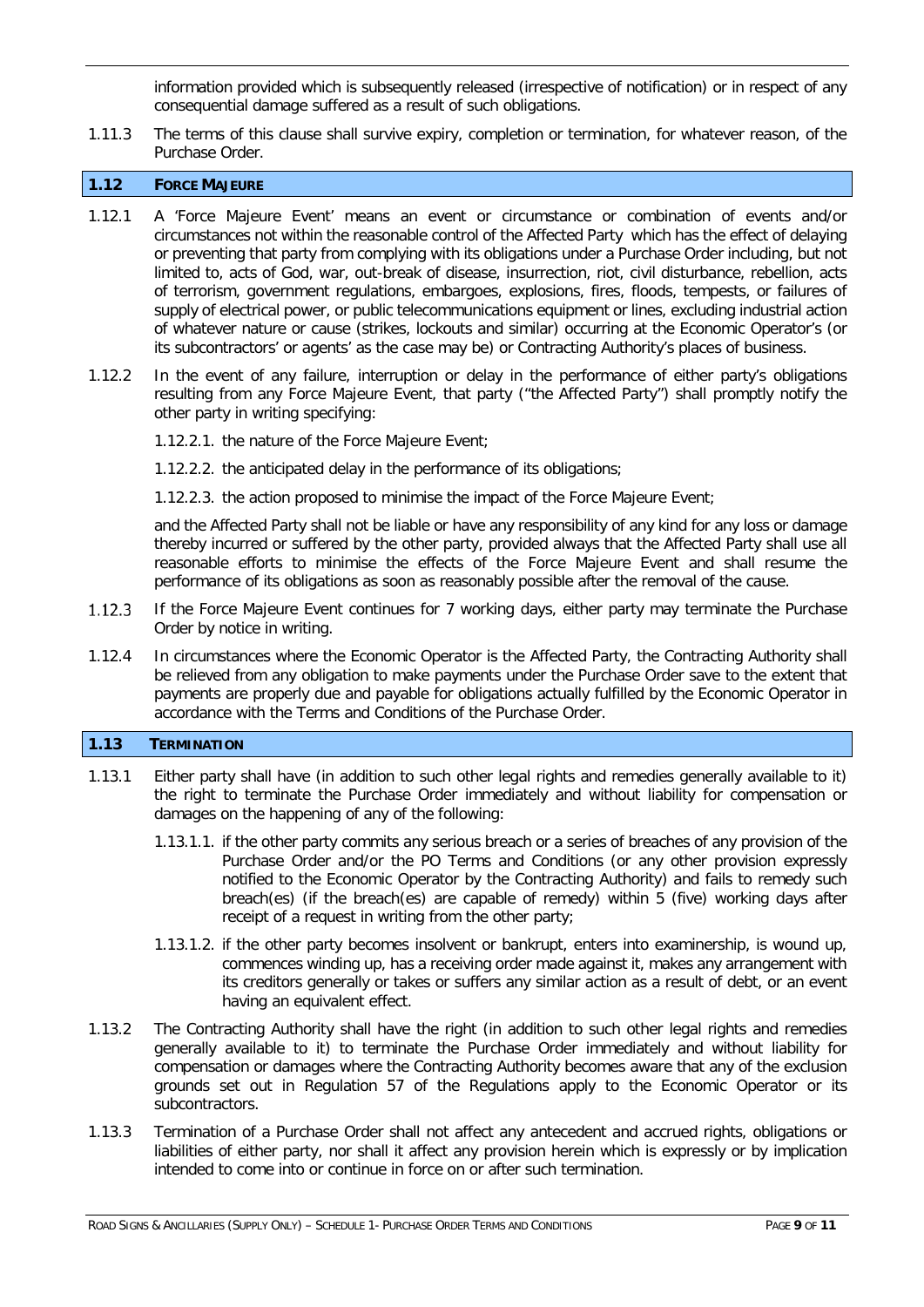#### <span id="page-9-0"></span>**1.14 CONTRACT MANAGEMENT**

- 1.14.1 The Economic Operator agrees to:
	- 1.14.1.1. liaise regularly with the Contracting Authority and keep it fully informed of any matter which might affect its performance of its obligations under the Purchase Order;
	- 1.14.1.2. maintain such records as directed by the Contracting Authority from time to time and comply with reporting arrangements, milestones, compliance schedules and operational protocols directed by the Contracting Authority from time to time; and
	- 1.14.1.3. comply with all reasonable directions of the Contracting Authority including, but not limited to, meeting formally with the Contracting Authority to report on progress;
- 1.14.2 The Contracting Authority , or its authorised representative, may inspect, at its own cost, the Economic Operator's premises, lands and facilities (or such part thereof relating to the Purchase Order), with due access to relevant personnel and records, upon reasonable notice in writing to ensure compliance with the terms of the Purchase Order. The Economic Operator shall comply with all reasonable directions of the Contracting Authority thereby arising.
- 1.14.3 The Economic Operator shall be required to hold, for the time required to fulfil all obligations arising under the Purchase Order, insurances of the nature and amount specified in the sRFT and shall immediately advise the Contracting Authority of any material change to its insured status. Upon request, the Economic Operator shall produce: (a) proof of current premiums paid; and (b) valid certificates of insurance.

#### <span id="page-9-1"></span>**1.15 GOVERNING LAW**

1.15.1 The Purchase Order and PO Terms and Conditions and all legal obligations arising therefrom shall in all aspects be governed by and construed in accordance with the laws of Ireland and the parties hereby agree that the courts of Ireland have exclusive jurisdiction to hear and determine any disputes arising out of or in connection with the Purchase Order.

#### <span id="page-9-2"></span>**1.16 ASSIGNMENT AND SUBCONTRACT**

- 1.16.1 Subject to a party's obligations at law and under the Regulations, any assignment or other transfer of a party's rights or obligations under the Purchase Order to a third party requires the prior written consent of the other party (such consent shall not to be unreasonably withheld or delayed). Prior to any such assignment, the assignee will be obliged to sign an undertaking to comply with all obligations under the Purchase Order and the PO Terms and Conditions.
- 1.16.2 Subject to a party's obligations at law and under the Regulations, any subcontract of a party's rights or obligations under the Purchase Order requires the prior written consent of the other party (such consent shall not to be unreasonably withheld or delayed). Prior to any such subcontract, the subcontractor will be obliged to sign an undertaking to comply with all obligations under the Purchase Order and the PO Terms and Conditions.

#### <span id="page-9-3"></span>**1.17 SEVERABILITY**

1.17.1 If any term or provision of the Purchase Order or the PO Terms and Conditions is found to be illegal or unenforceable for any reason, then such term or provision shall be deemed severed and all other terms and provisions shall remain in full force and effect.

#### <span id="page-9-4"></span>**1.18 WAIVER**

1.18.1 No failure or delay by either party to exercise any right, power or remedy granted herein shall operate as a waiver of it nor shall any partial exercise preclude further exercise of same or some other right, power or remedy.

#### <span id="page-9-5"></span>**1.19 NON-EXCLUSIVITY**

1.19.1 Nothing in the Purchase Order or the PO Terms and Conditions shall preclude the Contracting Authority from purchasing Goods from a third party at any time during the currency of the Purchase Order.